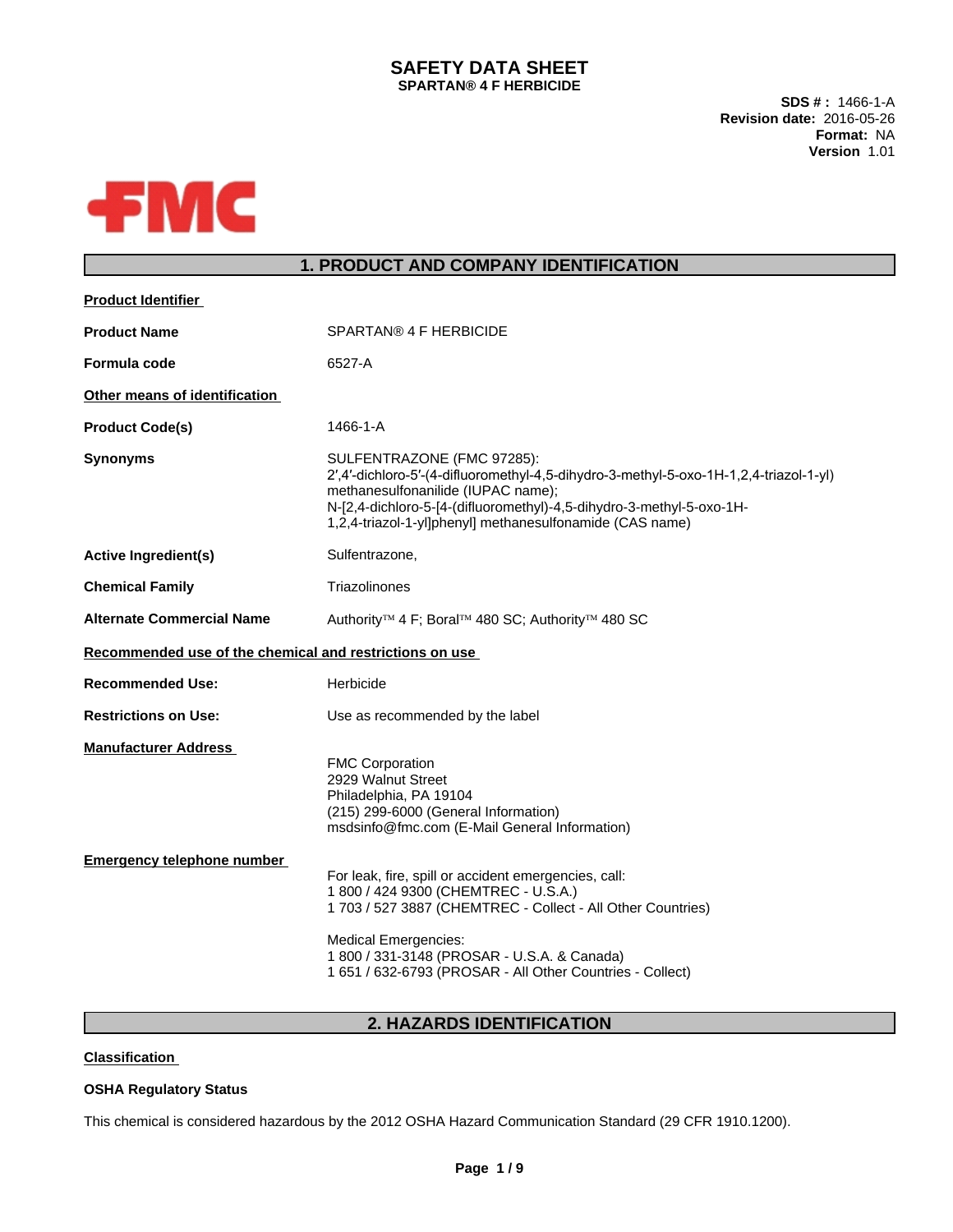Specific target organ toxicity (repeated exposure) Category 2 Category 2

#### **GHS Label elements, including precautionary statements**

#### **EMERGENCY OVERVIEW**

# **Hazard Statements**

**Warning**

H373 - May cause damage to organs through prolonged or repeated exposure



#### **Precautionary Statements - Prevention** P260 - Do not breathe dust/fume/gas/mist/vapors/spray **Precautionary Statements - Response** P314 - Get medical advice/ attention if you feel unwell

### **Precautionary Statements - Disposal**

P501 - Dispose of contents/container to an approved waste disposal plant

#### **Hazards not otherwise classified (HNOC)**

No hazards not otherwise classified were identified.

#### **Other Information**

Very toxic to aquatic life.

#### **3. COMPOSITION/INFORMATION ON INGREDIENTS**

**Chemical Family** Triazolinones.

| <b>Chemical name</b> | <b>CAS-No</b> | Weight %   |
|----------------------|---------------|------------|
| Sulfentrazone        | 122836-35-5   | ⁄! (<br>᠇◡ |
| Propylene glycol     | $57 - 55 - 6$ | . ו – ר    |
| Toluene              | 108-88-3      | пυ         |

Synonyms are provided in Section 1.

# **4. FIRST AID MEASURES Eye Contact** Hold eyes open and rinse slowly and gently with water for 15-20 minutes. Remove contact lenses, if present, after the first 5 minutes, then continue rinsing. Call a poison control center or doctor for further treatment advice. **Skin Contact** Take off contaminated clothing. Rinse skin immediately with plenty of water for 15-20 minutes. Call a poison control center or doctor for further treatment advice. **Inhalation** Move to fresh air. If person is not breathing, contact emergency medical services, then give artificial respiration, preferably mouth-to-mouth if possible. Call a poison control center or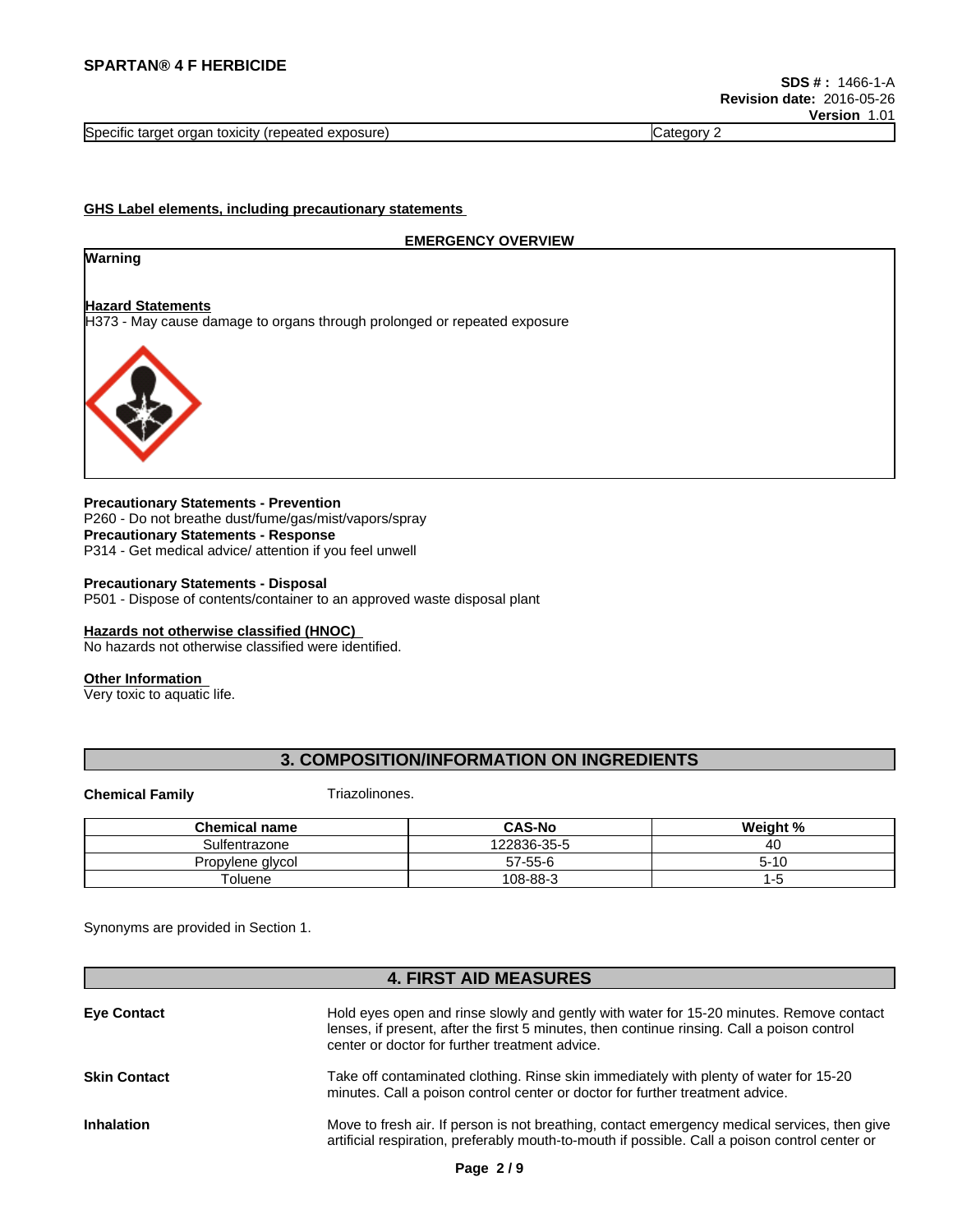|                                                                                                            | SDS #: 1466-1-A<br><b>Revision date: 2016-05-26</b><br><b>Version 1.01</b>                                                                                                                                                                                                                                                                                                                                                                                                                                                                                                         |
|------------------------------------------------------------------------------------------------------------|------------------------------------------------------------------------------------------------------------------------------------------------------------------------------------------------------------------------------------------------------------------------------------------------------------------------------------------------------------------------------------------------------------------------------------------------------------------------------------------------------------------------------------------------------------------------------------|
|                                                                                                            | doctor for further treatment advice.                                                                                                                                                                                                                                                                                                                                                                                                                                                                                                                                               |
| Ingestion                                                                                                  | Call a poison control center or doctor immediately for treatment advice Have person sip a<br>glass of water if able to swallow. Do not induce vomiting unless told to do so by a poison<br>control center or doctor Do not give anything by mouth to an unconscious person. Call a<br>poison control center or doctor immediately for treatment advice. Have person sip a glass of<br>water if able to swallow. Do not induce vomiting unless told to do so by a poison control<br>center or doctor. Do not induce vomiting or give anything by mouth to an unconscious<br>person. |
| Most important symptoms and<br>effects, both acute and delayed                                             | Central nervous system effects.                                                                                                                                                                                                                                                                                                                                                                                                                                                                                                                                                    |
| Indication of immediate medical<br>attention and special treatment<br>needed, if necessary                 | Treat symptomatically.                                                                                                                                                                                                                                                                                                                                                                                                                                                                                                                                                             |
|                                                                                                            | <b>5. FIRE-FIGHTING MEASURES</b>                                                                                                                                                                                                                                                                                                                                                                                                                                                                                                                                                   |
| <b>Suitable Extinguishing Media</b>                                                                        | Carbon dioxide (CO <sub>2</sub> ). Foam. Dry powder. Water spray.                                                                                                                                                                                                                                                                                                                                                                                                                                                                                                                  |
| Specific Hazards Arising from the<br><b>Chemical</b>                                                       | Thermal decomposition can lead to release of irritating and toxic gases and vapors.                                                                                                                                                                                                                                                                                                                                                                                                                                                                                                |
| <b>Explosion data</b><br><b>Sensitivity to Mechanical Impact</b><br><b>Sensitivity to Static Discharge</b> | Not sensitive.<br>Not sensitive.                                                                                                                                                                                                                                                                                                                                                                                                                                                                                                                                                   |
| Protective equipment and<br>precautions for firefighters                                                   | Wear self-contained breathing apparatus and protective suit.                                                                                                                                                                                                                                                                                                                                                                                                                                                                                                                       |
|                                                                                                            | <b>6. ACCIDENTAL RELEASE MEASURES</b>                                                                                                                                                                                                                                                                                                                                                                                                                                                                                                                                              |
| <b>Personal Precautions</b>                                                                                | Isolate and post spill area. Remove all sources of ignition. Wear suitable protective clothing,<br>gloves and eye/face protection. For personal protection see section 8.                                                                                                                                                                                                                                                                                                                                                                                                          |
| Other                                                                                                      | For further clean-up instructions, call FMC Emergency Hotline number listed in Section 1<br>"Product and Company Identification" above.                                                                                                                                                                                                                                                                                                                                                                                                                                            |
| <b>Environmental Precautions</b>                                                                           | Keep people and animals away from and upwind of spill/leak. Keep material out of lakes,<br>streams, ponds, and sewer drains.                                                                                                                                                                                                                                                                                                                                                                                                                                                       |
| <b>Methods for Containment</b>                                                                             | Dike to prevent runoff. Absorb with earth, sand or other non-combustible material and<br>transfer to containers for later disposal.                                                                                                                                                                                                                                                                                                                                                                                                                                                |
| Methods for cleaning up                                                                                    | Clean and neutralize spill area, tools and equipment by washing with bleach water and<br>soap. Absorb rinsate and add to the collected waste. Waste must be classified and labeled<br>prior to recycling or disposal. Dispose of waste as indicated in Section 13.                                                                                                                                                                                                                                                                                                                 |
|                                                                                                            | 7. HANDLING AND STORAGE                                                                                                                                                                                                                                                                                                                                                                                                                                                                                                                                                            |
| <b>Handling</b>                                                                                            | Do not contaminate other pesticides, fertilizers, water, food, or feed by storage or disposal.                                                                                                                                                                                                                                                                                                                                                                                                                                                                                     |
| <b>Storage</b>                                                                                             | Keep in a dry, cool and well-ventilated place. Keep away from open flames, hot surfaces<br>and sources of ignition. Keep out of reach of children and animals. Store in original<br>container.                                                                                                                                                                                                                                                                                                                                                                                     |
| Incompatible products                                                                                      | None known                                                                                                                                                                                                                                                                                                                                                                                                                                                                                                                                                                         |
|                                                                                                            | 8. EXPOSURE CONTROLS/PERSONAL PROTECTION                                                                                                                                                                                                                                                                                                                                                                                                                                                                                                                                           |

## **8. EXPOSURE CONTROLS/PERSONAL PROTECTION**

**Control parameters**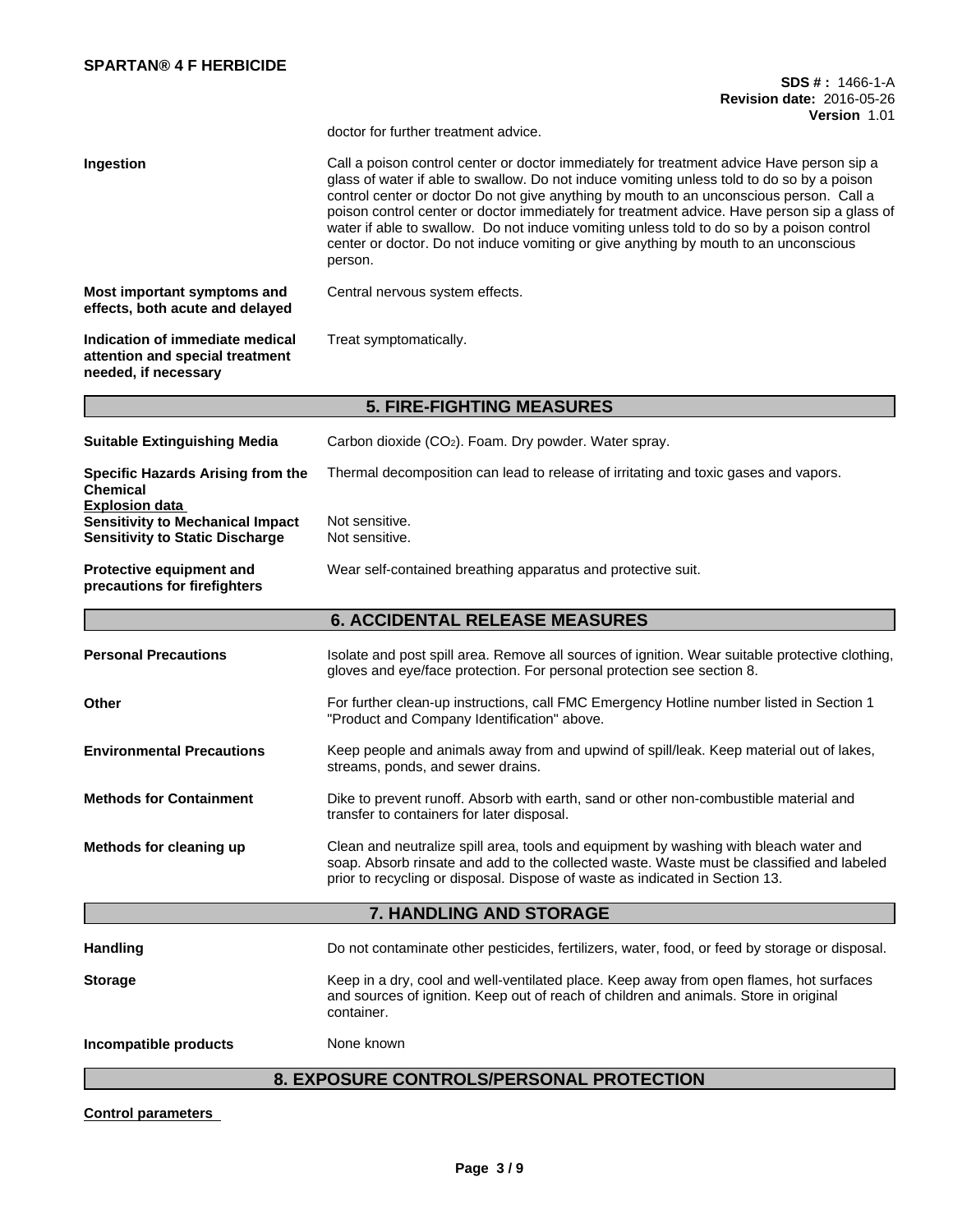| <b>Chemical name</b> | <b>ACGIH TLV</b>        | <b>OSHA PEL</b>            | <b>NIOSH</b>                | Mexico                            |
|----------------------|-------------------------|----------------------------|-----------------------------|-----------------------------------|
| Toluene              | TWA: 20 ppm             | TWA: 200 ppm               | IDLH: 500 ppm               | Mexico: TWA 50 ppm                |
| $(108-88-3)$         |                         | Ceiling: 300 ppm           | TWA: 100 ppm                | Mexico: TWA 188 mg/m <sup>3</sup> |
|                      |                         |                            | TWA: 375 mg/m <sup>3</sup>  |                                   |
|                      |                         |                            | STEL: 150 ppm               |                                   |
|                      |                         |                            | STEL: 560 mg/m <sup>3</sup> |                                   |
| <b>Chemical name</b> | <b>British Columbia</b> | Quebec                     | <b>Ontario TWAEV</b>        | <b>Alberta</b>                    |
| Propylene glycol     |                         |                            | TWA: $10 \text{ mg/m}^3$    |                                   |
| $(57-55-6)$          |                         |                            | aerosol only                |                                   |
|                      |                         |                            | TWA: 50 ppm                 |                                   |
|                      |                         |                            | aerosol and vapor           |                                   |
|                      |                         |                            | TWA: 155 mg/m <sup>3</sup>  |                                   |
|                      |                         |                            | aerosol and vapor           |                                   |
| Toluene              | TWA: 20 ppm             | TWA: 50 ppm                | TWA: 20 ppm                 | TWA: 50 ppm                       |
| $(108-88-3)$         |                         | TWA: 188 mg/m <sup>3</sup> |                             | TWA: 188 mg/m <sup>3</sup>        |
|                      |                         | <b>Skin</b>                |                             | <b>Skin</b>                       |

#### **Appropriate engineering controls**

**Engineering measures** Apply technical measures to comply with the occupational exposure limits. When working in confined spaces (tanks, containers, etc.), ensure that there is a supply of air suitable for breathing and wear the recommended equipment.

#### **Individual protection measures, such as personal protective equipment**

| <b>Eye/Face Protection</b>      | For dust, splash, mist or spray exposure, wear chemical protective goggles.                                                                                                                                                                                                                                                |  |  |
|---------------------------------|----------------------------------------------------------------------------------------------------------------------------------------------------------------------------------------------------------------------------------------------------------------------------------------------------------------------------|--|--|
| <b>Skin and Body Protection</b> | Wear long-sleeved shirt, long pants, socks, and shoes.                                                                                                                                                                                                                                                                     |  |  |
| <b>Hand Protection</b>          | Protective gloves                                                                                                                                                                                                                                                                                                          |  |  |
| <b>Respiratory Protection</b>   | For dust, splash, mist or spray exposures wear a filtering mask.                                                                                                                                                                                                                                                           |  |  |
| <b>Hygiene measures</b>         | Clean water should be available for washing in case of eye or skin contamination. Wash<br>skin prior to eating, drinking, chewing gum or using tobacco. Shower or bathe at the end of<br>working. Remove and wash contaminated clothing before re-use. Launder work clothing<br>separately from regular household laundry. |  |  |
| <b>General information</b>      | If the product is used in mixtures, it is recommended that you contact the appropriate<br>protective equipment suppliers. These recommendations apply to the product as supplied                                                                                                                                           |  |  |

## **9. PHYSICAL AND CHEMICAL PROPERTIES**

## **Information on basic physical and chemical properties**

| Appearance                       | Off-white Liquid                      |
|----------------------------------|---------------------------------------|
| <b>Physical State</b>            | Liquid                                |
| Color                            | Off-white                             |
| Odor                             | Low Alcohol                           |
| Odor threshold                   | No information available              |
| рH                               | 5.3-6.0 @ 20 °C                       |
| Melting point/freezing point     | 123 $^{\circ}$ C                      |
| <b>Boiling Point/Range</b>       | No information available              |
| <b>Flash point</b>               | $> 94$ °C $/ > 201$ °F Tag Closed Cup |
| <b>Evaporation Rate</b>          | No information available              |
| Flammability (solid, gas)        | No information available              |
| <b>Flammability Limit in Air</b> |                                       |
| Upper flammability limit:        | No information available              |
| Lower flammability limit:        | No information available              |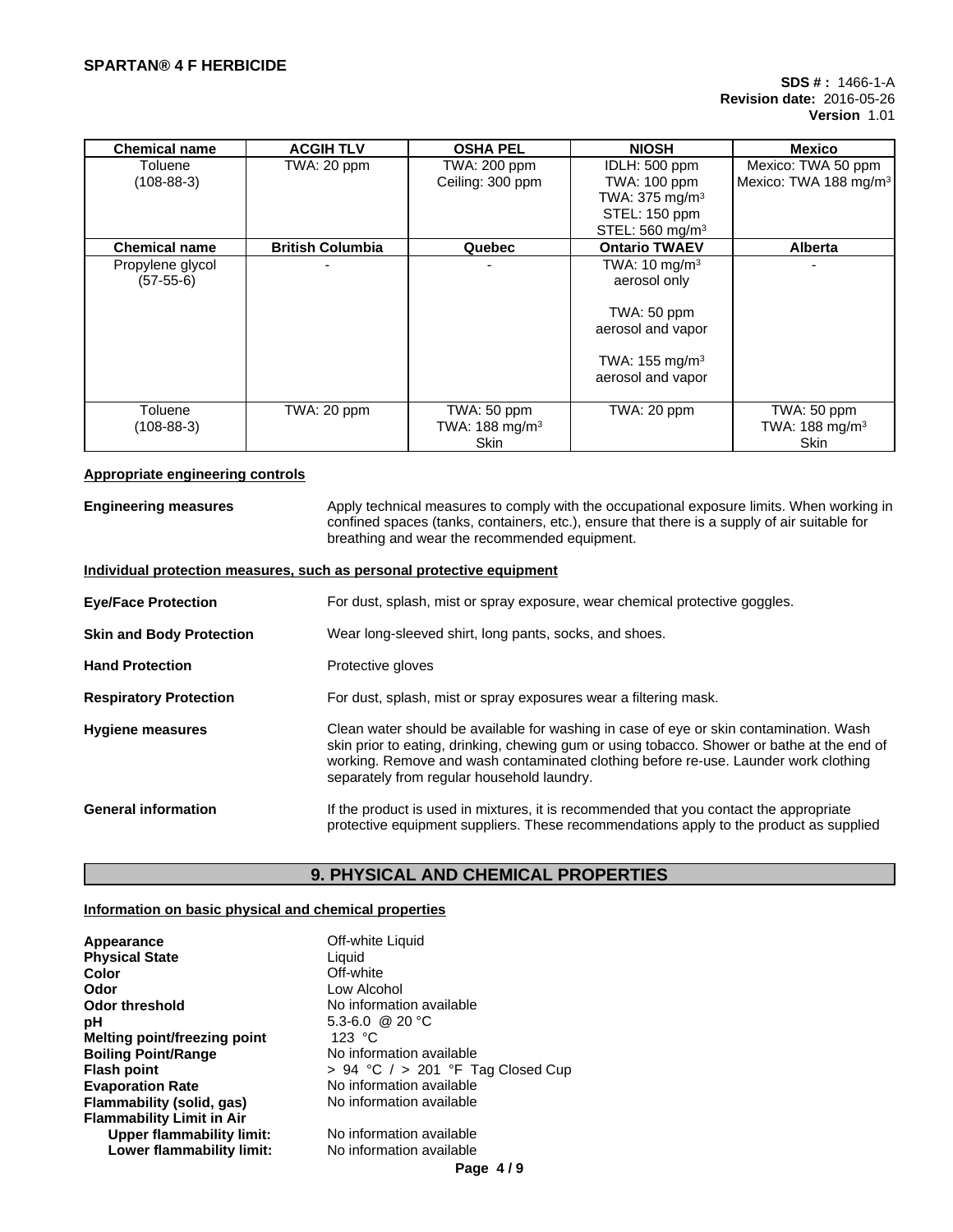**Vapor pressure** 1 x 10-9 mm Hg at 25<sup>o</sup>C<br> **Vapor density** No information available **Vapor density**<br> **Density**<br> **Density**<br>  $10.07$  lb/gal **Density** 10.07 lb/gal<br> **Specific gravity** 1.206 @ 20 **Specific gravity** 1.206 @ 20 °C (water = 1)<br> **Water solubility** Dispersible in water **Solubility in other solvents**<br>Partition coefficient **Autoignition temperature No information available**<br> **Decomposition temperature No information available Decomposition temperature** No information available<br> **Viscosity, kinematic** No information available **Viscosity, kinematic<br>Viscosity, dynamic Explosive properties**<br> **Oxidizing properties**<br>
No data available **Oxidizing properties**<br>Molecular weight **Bulk density** No information available

**Dispersible in water<br>No information available** No information available<br>No information available No information available<br>No information available **No information available** 

## **10. STABILITY AND REACTIVITY**

| <b>Reactivity</b>                                                                                         | None under normal use conditions.                                                                                                                                     |
|-----------------------------------------------------------------------------------------------------------|-----------------------------------------------------------------------------------------------------------------------------------------------------------------------|
| <b>Chemical Stability</b><br><b>Possibility of Hazardous Reactions</b><br><b>Hazardous polymerization</b> | Stable.<br>None under normal processing.<br>Hazardous polymerization does not occur.                                                                                  |
| <b>Conditions to avoid</b><br>Incompatible materials                                                      | Excessive heat<br>None known.<br>Hazardous Decomposition Products Carbon oxides (COx), Nitrogen oxides (NOx), Sulfur oxides, Hydrogen chloride, Hydrogen<br>fluoride. |

## **11. TOXICOLOGICAL INFORMATION**

**Product Information**

| LD50 Oral                         | $2084 \,$ mg/kg (rat)                                                      |
|-----------------------------------|----------------------------------------------------------------------------|
| <b>LD50 Dermal</b>                | $> 2000$ mg/kg (rabbit)                                                    |
| <b>LC50 Inhalation</b>            | > 2.72 mg/L 4 hr (rat) - Maximum attainable concentration (zero mortality) |
| Serious eye damage/eye irritation | Non-irritating.                                                            |
| <b>Skin corrosion/irritation</b>  | Minimally irritating.                                                      |
| <b>Sensitization</b>              | Did not cause sensitization on laboratory animals.                         |

#### **Information on toxicological effects**

| <b>Symptoms</b>               | Signs of toxicity in laboratory animals given sulfentrazone included clonic convulsions,<br>ataxia, hypersensitivity to touch, chromorhinorrhea, abdominogenital staining, decreased<br>locomotion, lacrimation, nasal discharge, and squinting eyes.                                                                                                                                                                                            |
|-------------------------------|--------------------------------------------------------------------------------------------------------------------------------------------------------------------------------------------------------------------------------------------------------------------------------------------------------------------------------------------------------------------------------------------------------------------------------------------------|
|                               | Delayed and immediate effects as well as chronic effects from short and long-term exposure                                                                                                                                                                                                                                                                                                                                                       |
| <b>Chronic toxicity</b>       | Sulfentrazone: Prolonged exposure cause decreased hemoglobin content and hematocrit,<br>and increased spleen weight and splenic extramedullary hematopoiesis at high doses in<br>animal studies                                                                                                                                                                                                                                                  |
| <b>Mutagenicity</b>           | Sulfentrazone: Not genotoxic in animal studies                                                                                                                                                                                                                                                                                                                                                                                                   |
| Carcinogenicity               | Sulfentrazone: No evidence of carcinogenicity from animal studies                                                                                                                                                                                                                                                                                                                                                                                |
| <b>Neurological effects</b>   | Sulfentrazone: Clinical signs of neurotoxicity in laboratory animals was observed at high<br>dose levels.                                                                                                                                                                                                                                                                                                                                        |
| <b>Reproductive toxicity</b>  | Sulfentrazone: No toxicity to reproduction in animal studies.                                                                                                                                                                                                                                                                                                                                                                                    |
| <b>Developmental toxicity</b> | Sulfentrazone: Fetal weight decreased; delayed skeletal ossification observed at maternally<br>non-toxic doses are reversible effects and a dose-response is established; malformations<br>observed in fetuses at maternally toxic doses and consistent with the mode of action for<br>protoporphyrongen oxidase inhibitors. Developmental toxicity testing and results were<br>generated for sulfentrazone with toluene present as an impurity. |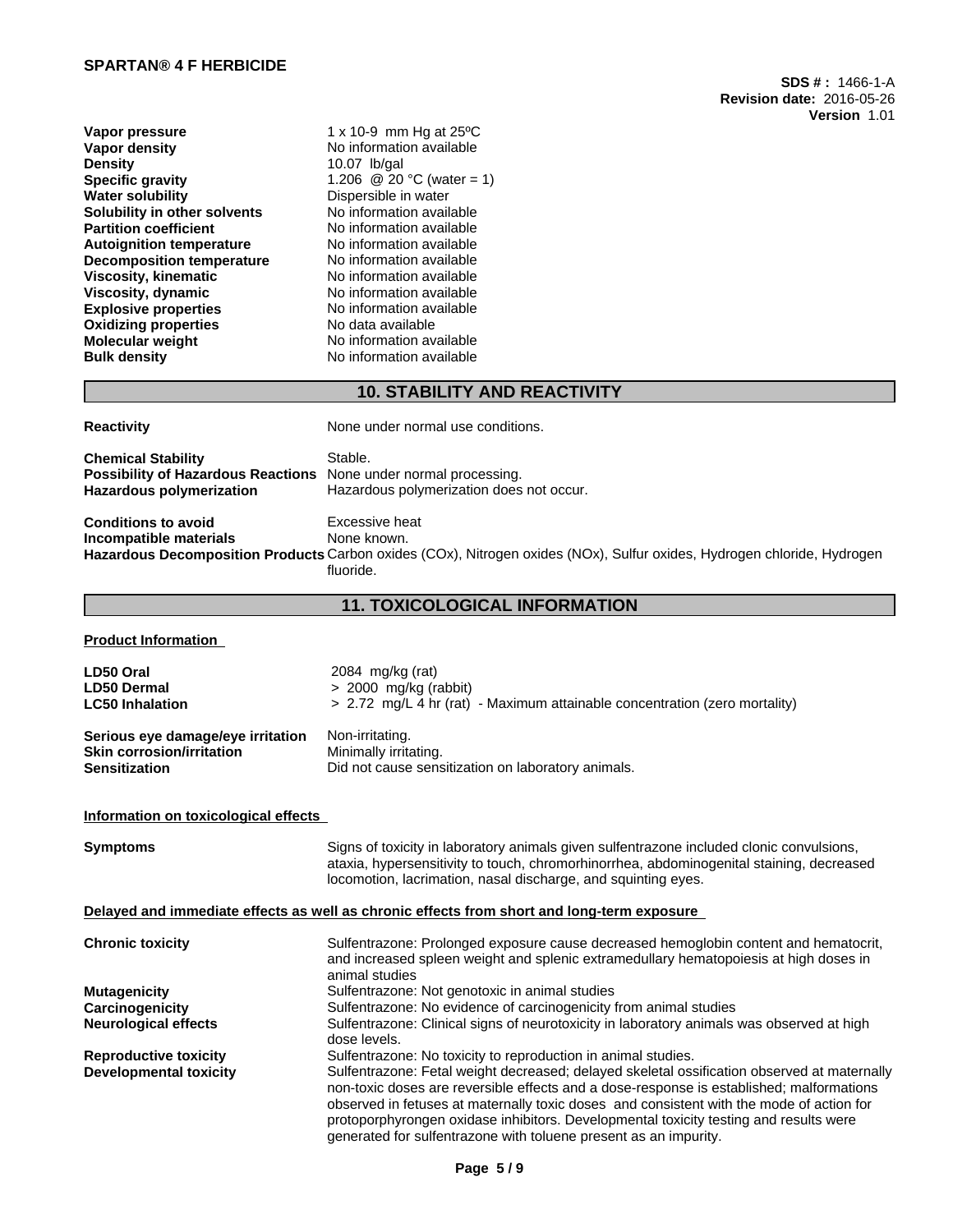108-88-3

**Hazard class** 9<br> **Packing Group** 11

**Packing Group** 

| <b>STOT - single exposure</b><br><b>STOT - repeated exposure</b><br>Target organ effects<br><b>Neurological effects</b> | dose levels.              | Not classified.<br>May cause damage to organs through prolonged or repeated exposure.<br>Sulfentrazone: Hematopoietic system.<br>Sulfentrazone: Clinical signs of neurotoxicity in laboratory animals was observed at high |            |             |  |
|-------------------------------------------------------------------------------------------------------------------------|---------------------------|----------------------------------------------------------------------------------------------------------------------------------------------------------------------------------------------------------------------------|------------|-------------|--|
| <b>Aspiration hazard</b>                                                                                                | No information available. |                                                                                                                                                                                                                            |            |             |  |
| <b>Chemical name</b>                                                                                                    | <b>ACGIH</b>              | <b>IARC</b>                                                                                                                                                                                                                | <b>NTP</b> | <b>OSHA</b> |  |
| Toluene                                                                                                                 |                           | Group 3                                                                                                                                                                                                                    |            |             |  |

# **12. ECOLOGICAL INFORMATION**

## **Ecotoxicity**

| Sulfentrazone (122836-35-5) |           |                |       |       |
|-----------------------------|-----------|----------------|-------|-------|
| Active Ingredient(s)        | Duration  | <b>Species</b> | Value | Units |
| Sulfentrazone               | 72 h EC50 | Algae          | 32.8  | mg/L  |
|                             | 48 h EC50 | Crustacea      | 60.4  | mg/L  |
|                             | 96 h LC50 | Fish           | 94    | mg/L  |
|                             | 21 d NOEC | Fish           | 5.9   | mg/L  |
|                             | 21 d NOEC | Crustacea      | 0.51  | mg/L  |

| Persistence and degradability<br>Sulfentrazone: Persistent, Does not readily hydrolyze, Not readily biodegradable. |                                                                                                                                                                                                                            |  |  |
|--------------------------------------------------------------------------------------------------------------------|----------------------------------------------------------------------------------------------------------------------------------------------------------------------------------------------------------------------------|--|--|
| Sulfentrazone: The substance does not have a potential for bioconcentration.<br><b>Bioaccumulation</b>             |                                                                                                                                                                                                                            |  |  |
| <b>Mobility</b><br>Sulfentrazone: Mobile, Has potential to reach ground water.                                     |                                                                                                                                                                                                                            |  |  |
|                                                                                                                    | <b>13. DISPOSAL CONSIDERATIONS</b>                                                                                                                                                                                         |  |  |
| Waste disposal methods                                                                                             | Improper disposal of excess pesticide, spray mixture, or rinsate is prohibited. If these<br>wastes cannot be disposed of by use according to label instructions, contact appropriate<br>disposal authorities for quidance. |  |  |
| <b>Contaminated Packaging</b>                                                                                      | Containers must be disposed of in accordance with local, state and federal regulations.<br>Refer to the product label for container disposal instructions.                                                                 |  |  |

# **14. TRANSPORT INFORMATION**

| <b>DOT</b>                                                                                                                                            | This material is not a hazardous material as defined by U.S. Department of Transportation<br>at 49 CFR Parts 100 through 185.                                                                                                                                                                                                         |
|-------------------------------------------------------------------------------------------------------------------------------------------------------|---------------------------------------------------------------------------------------------------------------------------------------------------------------------------------------------------------------------------------------------------------------------------------------------------------------------------------------|
| <b>TDG</b><br>UN/ID no<br><b>Proper Shipping Name</b><br><b>Hazard class</b><br><b>Packing Group</b><br><b>Marine Pollutant</b><br><b>Description</b> | Classification below is only applicable when shipped by vessel and is not applicable when<br>shipped by road or rail only.<br>UN3082<br>Environmentally hazardous substance, liquid, n.o.s.<br>9<br>Ш<br>Sulfentrazone.<br>UN3082, Environmentally hazardous substance, liquid, n.o.s. (sulfentrazone), 9, PGIII,<br>Marine pollutant |
| <b>ICAO/IATA</b><br>UN/ID no<br><b>Proper Shipping Name</b><br><b>Hazard class</b>                                                                    | UN3082<br>Environmentally hazardous substance, liquid, n.o.s.<br>9                                                                                                                                                                                                                                                                    |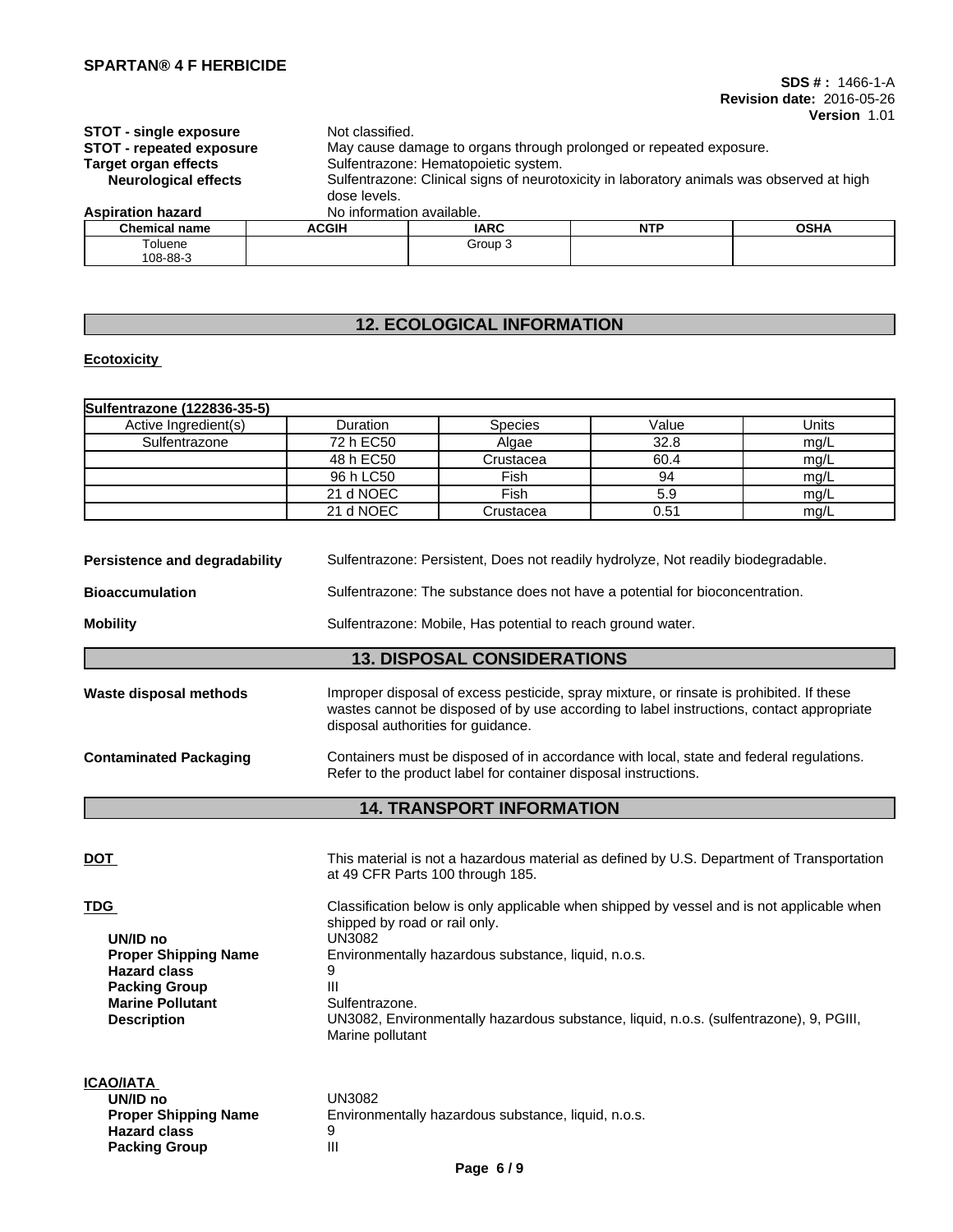| <b>Description</b>      | UN3082, Environmentally hazardous substance, liquid, n.o.s. (sulfentrazone), 9, PGIII,<br>Marine pollutant |
|-------------------------|------------------------------------------------------------------------------------------------------------|
| <b>IMDG/IMO</b>         |                                                                                                            |
| UN/ID no                | UN3082                                                                                                     |
| <b>Hazard class</b>     | 9                                                                                                          |
| <b>Packing Group</b>    | Ш                                                                                                          |
| EmS No.                 | $F-A. S-F$                                                                                                 |
| <b>Marine Pollutant</b> | Sulfentrazone                                                                                              |
| <b>Description</b>      | UN3082, Environmentally hazardous substance, liquid, n.o.s. (sulfentrazone), 9, PGIII,<br>Marine pollutant |
|                         |                                                                                                            |

# **15. REGULATORY INFORMATION**

# **U.S. Federal Regulations**

## **SARA 313**

Section 313 of Title III of the Superfund Amendments and Reauthorization Act of 1986 (SARA). This product contains a chemical or chemicals which are subject to the reporting requirements of the Act and Title 40 of the Code of Federal Regulations, Part 372:

| <b>Chemical name</b>   | <b>CAS-No</b> | Weight % | <b>SARA</b><br>- 242<br>íhreshold<br>הור<br>$\overline{\phantom{a}}$<br>Values<br>. ט |
|------------------------|---------------|----------|---------------------------------------------------------------------------------------|
| 108-88-3<br>' oluene · | 108-88-3      |          | ں ،                                                                                   |

## **SARA 311/312 Hazard Categories**

| Acute health hazard               | Yes |
|-----------------------------------|-----|
| <b>Chronic health hazard</b>      | Yes |
| Fire hazard                       | N٥  |
| Sudden release of pressure hazard | No  |
| <b>Reactive Hazard</b>            | No  |

## **Clean Water Act**

This product contains the following substances which are regulated pollutants pursuant to the Clean Water Act (40 CFR 122.21 and 40 CFR 122.42):

| <b>Chemical name</b>          | <b>CWA - Reportable</b><br>Quantities | <b>CWA - Toxic Pollutants</b> | <b>CWA - Priority</b><br><b>Pollutants</b> | <b>CWA - Hazardous</b><br><b>Substances</b> |
|-------------------------------|---------------------------------------|-------------------------------|--------------------------------------------|---------------------------------------------|
| Toluene<br>108-88-3           | 1000 lb                               | ,,                            |                                            |                                             |
| Sodium Hydroxide<br>1310-73-2 | 1000 lb                               |                               |                                            |                                             |

## **CERCLA**

| <b>Chemical name</b> | <b>Hazardous Substances RQs</b> | <b>Extremely Hazardous Substances</b><br><b>RQs</b> |
|----------------------|---------------------------------|-----------------------------------------------------|
| Toluene              | 1000 lb                         |                                                     |
| 108-88-3             | 454 kg                          |                                                     |
| Sodium Hydroxide     | 1000 lb                         |                                                     |
| 1310-73-2            | 454 kg                          |                                                     |

#### *FIFRA Information*

This chemical is a pesticide product registered by the Environmental Protection Agency and is subject to certain labeling requirements under federal pesticide law. These requirements differ from the classification criteria and hazard information required for safety data sheets, and for workplace labels of non-pesticide chemicals. Following is the hazard information as *required on the pesticide label:*

*CAUTION*

*Causes moderate eye irritation. Harmful if inhaled, swallowed, or absorbed through skin. This pesticide is toxic to marine/estuarine invertebrates*

# **US State Regulations**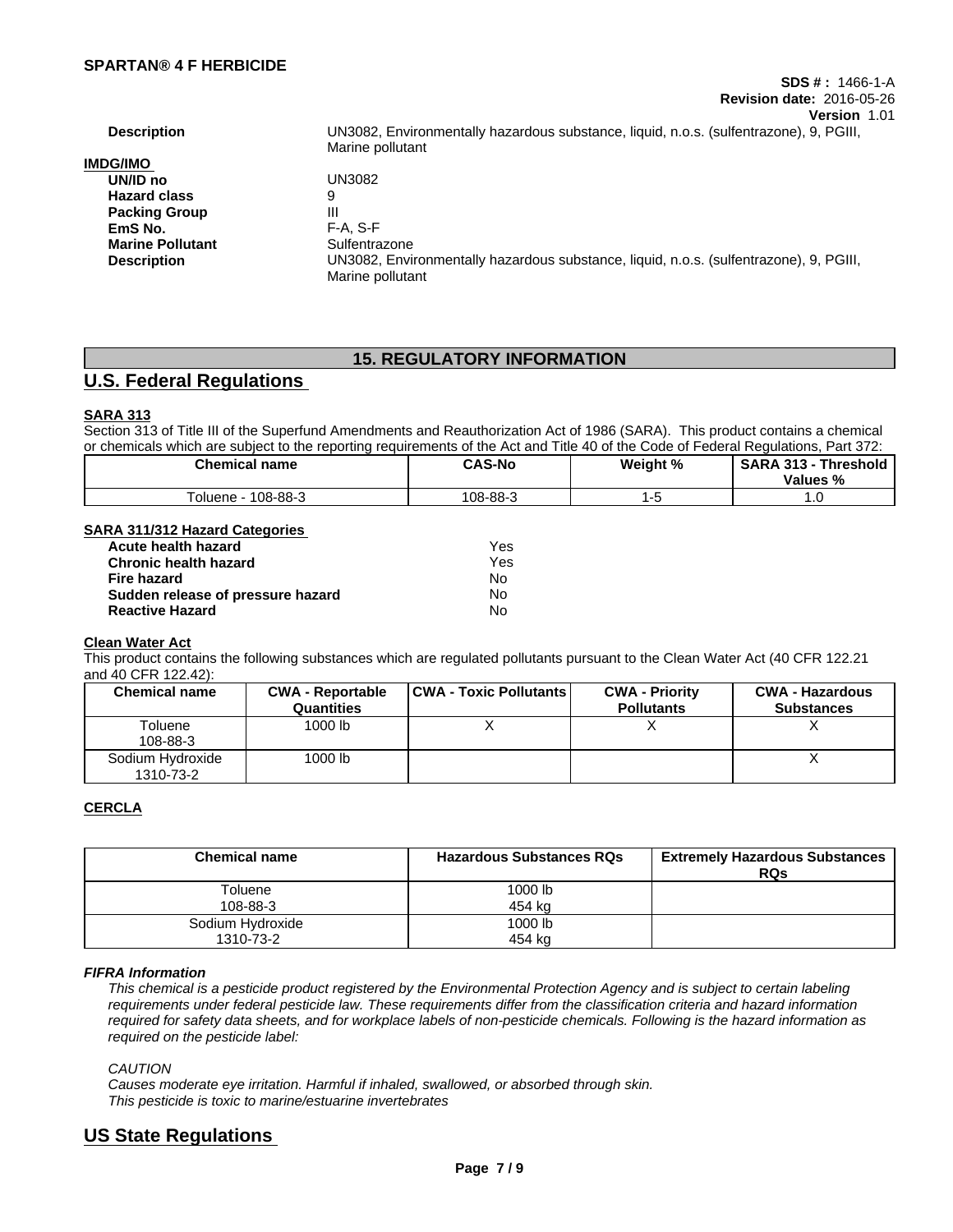## **California Proposition 65**

This product contains the following Proposition 65 chemicals.

| <b>OLAN</b><br>name<br>. . п<br>чни<br>-- | .<br>$\sim$<br>Pron<br>-----<br>$\overline{\phantom{a}}$<br>65<br>ше<br>ног |
|-------------------------------------------|-----------------------------------------------------------------------------|
| $08 - 88 - 3$                             | relopmenta.                                                                 |
| oluene                                    | ⊃ev∕                                                                        |

#### **U.S. State Right-to-Know Regulations**

| <b>Chemical name</b> | <b>New Jersey</b> | <b>Massachusetts</b> | Pennsylvania |
|----------------------|-------------------|----------------------|--------------|
| Propylene glycol     |                   |                      | . .          |
| 57-55-6              |                   |                      |              |
| Toluene              |                   |                      |              |
| 108-88-3             |                   |                      |              |

## **International Inventories**

| <b>Chemical name</b>              | <b>TSCA</b><br>States) | <b>DSL</b><br>  (United   (Canada) | <b>EINECS/ELINC</b><br>S (Europe) | <b>ENCS</b><br>(Japan) | China<br>(IECSC) | KECL (Korea) | <b>PICCS</b><br>(Philippines) | <b>AICS</b><br>(Australia) |
|-----------------------------------|------------------------|------------------------------------|-----------------------------------|------------------------|------------------|--------------|-------------------------------|----------------------------|
| Propylene glycol<br>$57 - 55 - 6$ | v<br>∧                 |                                    | ↗                                 |                        |                  |              |                               |                            |
| Toluene<br>108-88-3               | ⌒                      | ↗                                  | ↗                                 |                        |                  |              | $\lambda$                     | ↗                          |

**Mexico - Grade** Slight risk, Grade 1

| <b>Chemical name</b> | Carcinogen Status | <b>Mexicc</b>                                       |
|----------------------|-------------------|-----------------------------------------------------|
| l oluene             |                   | TWA 50 ppm<br>Mexico:                               |
|                      |                   | Mexico <sup>®</sup><br>188 ma/m $^{\circ}$<br>TWA . |

| <b>Chemical name</b> | <b>Mexico - Pollutant Release and</b><br><b>Transfer Register - Reporting</b><br><b>Emissions for Fabrication, Process</b><br>or Use -Threshold Quantities | <b>Pollutant Release and Transfer</b><br><b>Register - Reporting Emissions -</b><br><b>Threshold Quantities</b> |
|----------------------|------------------------------------------------------------------------------------------------------------------------------------------------------------|-----------------------------------------------------------------------------------------------------------------|
| Toluene              | 1000<br>5000 kg/yr                                                                                                                                         | 1000 kg/yr                                                                                                      |

#### **WHMIS Statement**

This product has been classified in accordance with the hazard criteria of the Controlled Products Regulations (CPR) and the MSDS contains all the information required by the CPR

**WHMIS Hazard Class** D2A - Very toxic materials



# **16. OTHER INFORMATION**

| NFP/        | <b>Health</b><br>Hazards<br>Hov. | .<br>. ıammabilitv | <br><b>I</b> nstability | Hazards<br>SDECI?'<br>есы  |
|-------------|----------------------------------|--------------------|-------------------------|----------------------------|
| <b>HMIS</b> | <b>Health</b><br>-<br>Hazards    | .<br>. ıammabilitv | D<br>hazard<br>hvsical  | <b>Protection</b><br>sonal |

**Revision date:** 2016-05-26

**Reason for revision:** (M)SDS sections updated